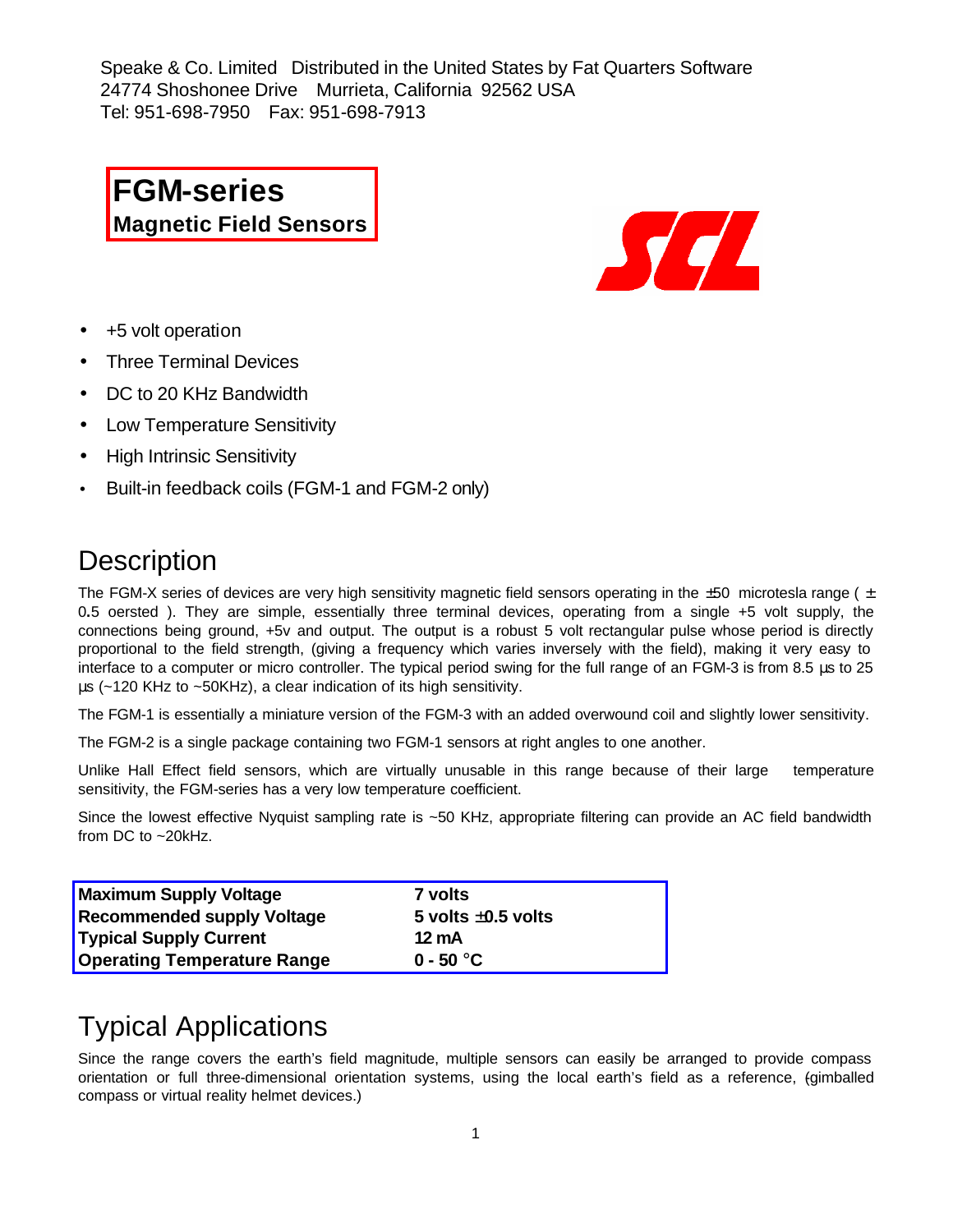Other applications include conventional magnetometry, earth field magnetometry, ferrous metal detectors, internal vehicle re-orientation alarm sensors, external vehicle or ship passage sensors, wreck-finders, non-contact current sensing or measurement, conveyor belt sensors or counters and in conjunction with small permanent magnets, movement and proximity sensors and ferrous impurity detectors for non-magnetic alloys.

Conventional magnetometry would include magnetic material measurement, B-H loop measurement, Preisach displays and archaeological artifact assessment.

For use with applications requiring a larger range of field strength, external feedback winding techniques can increase both the sensor's maximum range and its linearity. This approach is described in more detail in the separately available "Application Notes" but basically consists of using an overwound solenoidal coil in a negative feedback loop which continuously attempts to zero the field seen by the sensor. By this means the range and the linearity cease to be a function of the sensor characteristics and depend only on the feedback current through the coil.

For added convenience, the miniature versions, FGM-1 and FGM-2, have such a coil built into their normal structure.

# Output Period as a Function of Field Strength

#### Typical Characteristics

#### **The chart below shows the typical response of the larger size sensor of the range, the FGM-3**



Between  $\pm 0.5$  oersted ( $\pm 50$  µtesla) the non-linearity is about 5.5%.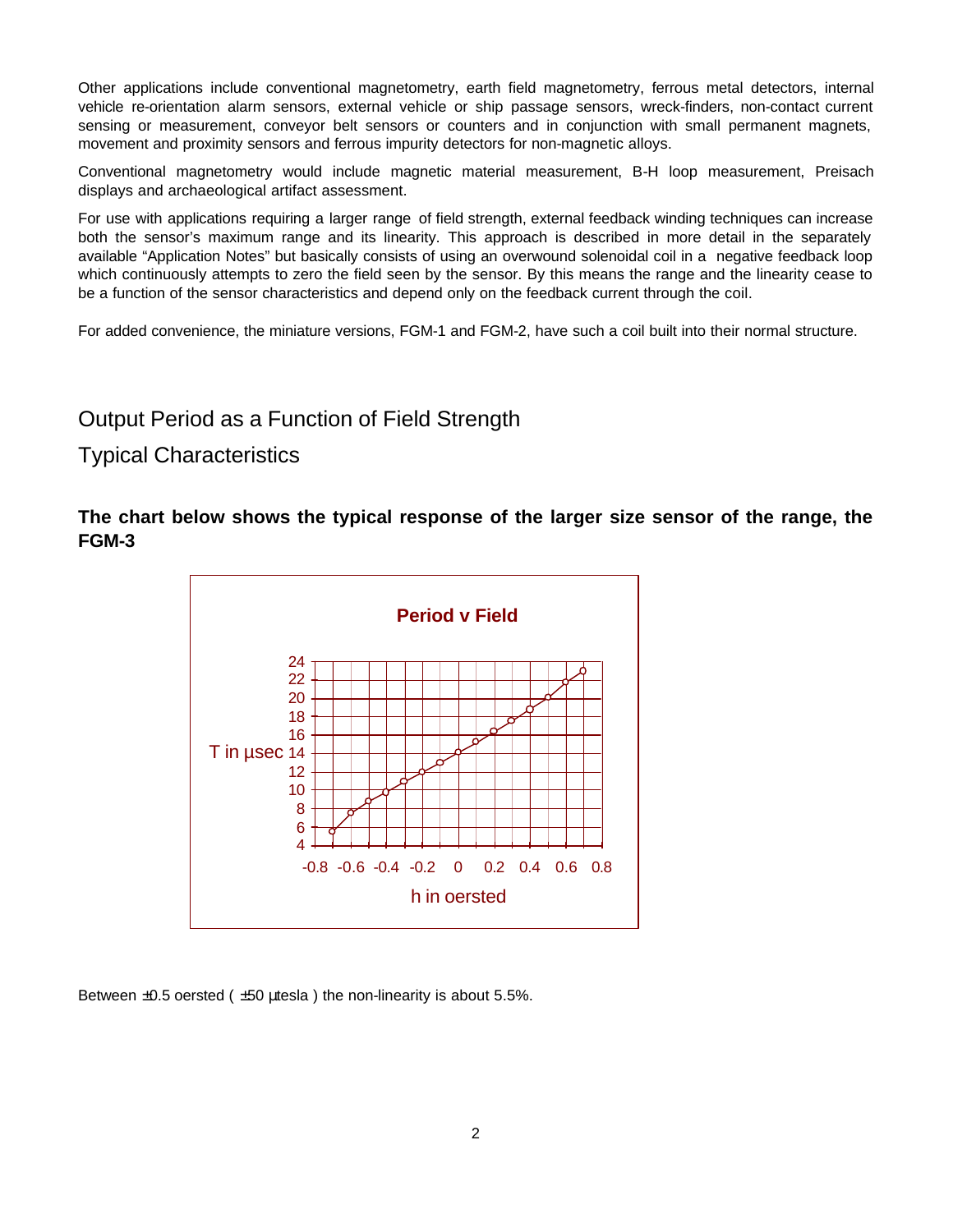A typical response for the miniature types of sensor, the FGM-1 and FGM-2 is given below.



Between  $\pm 0.5$  oersted ( $\pm 50$  utesla) the non-linearity is about 4.8%

This non-linearity varies somewhat between individual sensors, but may normally be expected to be in the region of 5%.

A simple strategy will improve this considerably.

It was stated earlier that the field strength was inversely proportional to the frequency. In practice it will be found that the field strength is more closely inversely proportional to the frequency plus a small constant. If the frequency is measured and a fixed number of kilohertz is added before it is divided into one, to obtain the period, the response curve of period against field will be seen to become much more linear.

The chart below shows the effect of adding a fixed value of 15 KHz to the incoming frequency of an FGM-3 sensor before inverting to obtain the period. ( Plot shows  $T = 1/(f+c)$ , c=15 KHz )

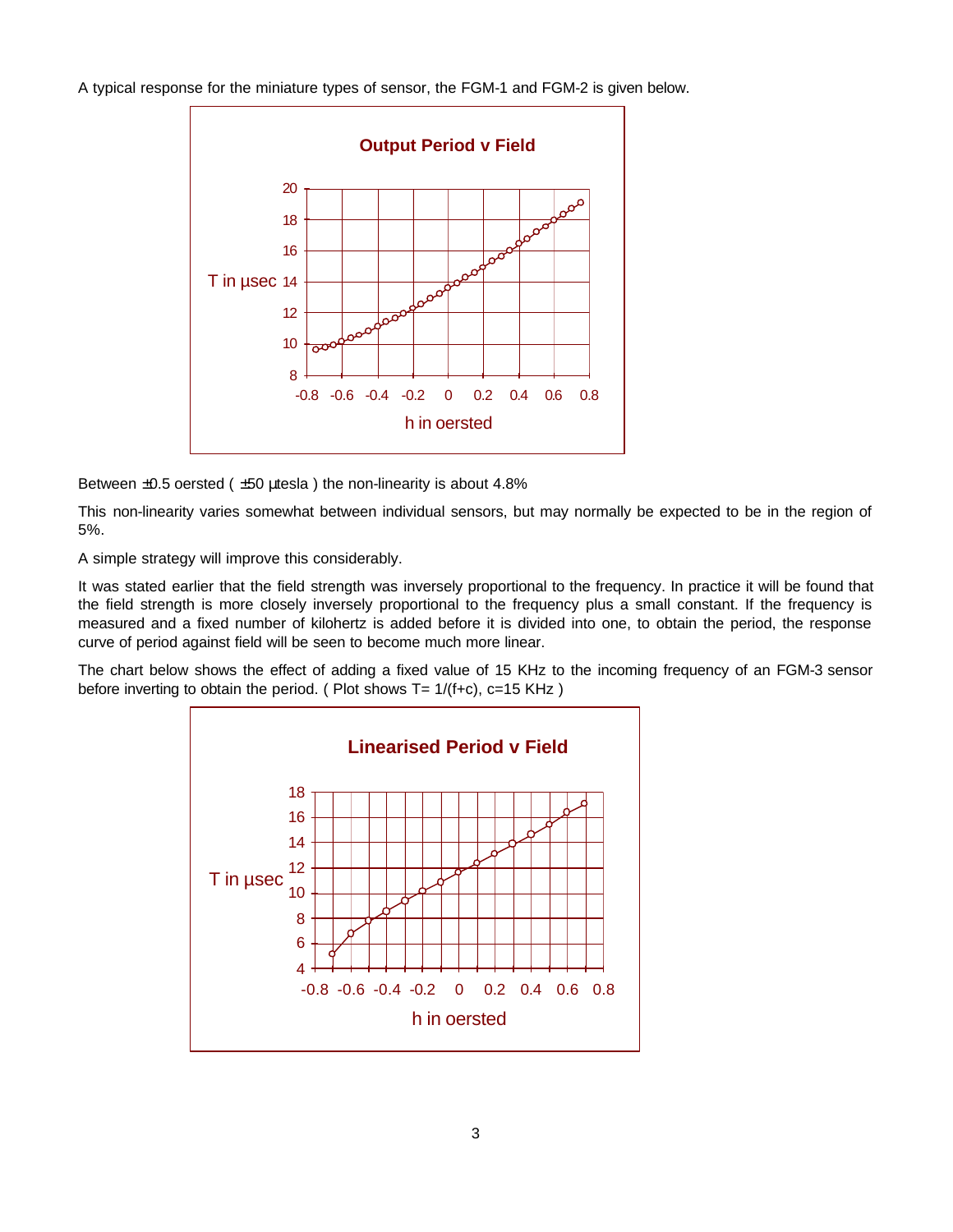Apart from the droop at -0.7 oersted the linearity has improved considerably. In fact applying the same definition as before the non-linearity between ±0.5 oersted has been reduced from 5.5% to 0.7%

In individual cases varying the 15 KHz figure may produce an even better non-linearity, but in general this value will produce a significant improvement with any production sensor, where individual tailoring is undesirable.

The same technique can be used with the miniature sensors FGM-1 and FGM-2. The chart below shows the effect of adding a constant frequency of 18 KHz to the incoming frequency before obtaining the period by inversion. ( Plot shows  $T=1/(f+c)$ ,  $c=18$  KHz )



For the miniature sensors a further improvement in linearity and also maximum range can be obtained by making use of the built in overwound coil intended for feedback systems. This can also be used as a simple biasing coil to alter the zero field period of a sensor. Inspection of the graph above suggests that moving the h scale to the right might improve the linearity.

This is, in fact, the case and the effect of injecting a current of about minus 1 mA ( a 4K7 resistor to a -5 volt supply) into the feedback winding pin, can be seen in the graph below.



The linear range and linearity can be seen to have improved considerably and applying the same criterion as previously, the non-linearity has been reduced from 4.8% to 0.2% across the increased range of ±0.7 oersted.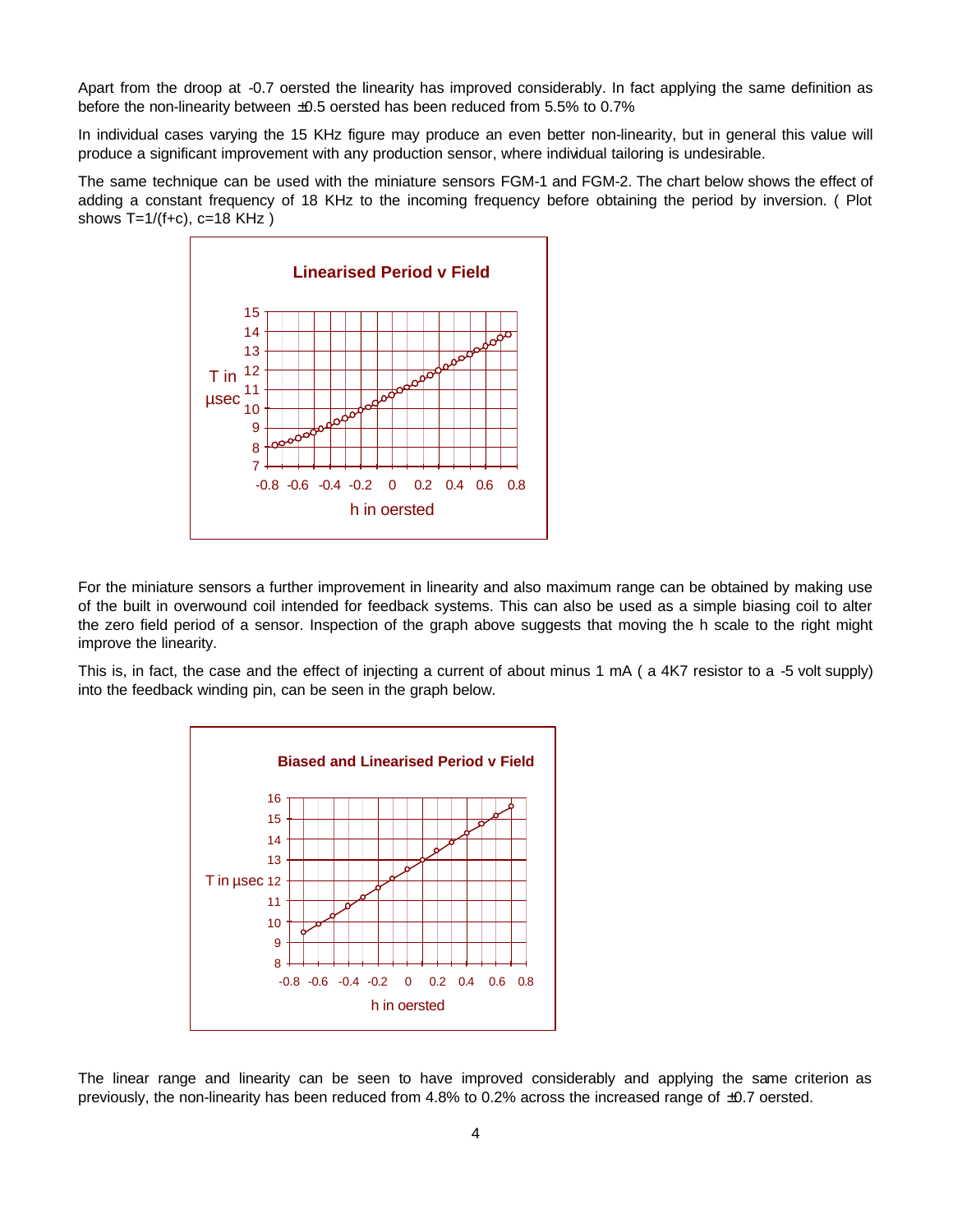If the application is set up in such a way as to measure the period directly, rather than the frequency, followed by an inversion, the linearising technique can still be used.

The method is to use  $T/(T+C)$  as the quantity which is proportional to field strength, where T is in microseconds and c is in kilohertz as before.

For applications requiring greater linearity, the more complex overwound external coil feedback system can provide this together with even more enhanced field strength range if needed.

# Supply Voltage Variation

The period (and frequency) of the FGM-series of devices varies with supply voltage, having a coefficient of about 3.5% per volt at the nominal 5 volt supply level. For precise applications good supply regulation is required, but since the transducer's current requirement is low, this is fairly easy to achieve using, for example, single or double regulation with devices from the LM78LXX series.

# General Application Notes

#### Use with Computers and Microcontrollers

The large pulse output gives considerable noise immunity permitting the use of transducers sited at long distances from the main system.

Interfacing is simple in that it requires only one bit of a digital input port per channel of measurement, the technique being to count input pulses for a fixed period to determine the frequency of the incoming signal, from which the field can be calculated. Alternatively, where a faster response is required, the time between successive like edges permits the direct determination of period, from which again the field can be calculated.

With microcontrollers this usually presents no problem, but with systems using many interrupts or extensive multitasking it may be necessary to buffer the input signals to deal with the high data rate. However this usually means no more than the addition of a single triple-counter I/O chip even for three-dimensional orientation systems.

For applications such as earth field magnetometry, where readings may only be required at relatively long intervals simple binary division with a single chip 12 or 14 stage divider will reduce the input period to a level where data rate ceases to be a problem to the computer. Alternatively, in such applications where the field variation is extremely small, digital heterodyning with a stable oscillator will also reduce the period but simultaneously maintain the high sensitivity, (in hertz/oersted ) to field variations.

For applications which need absolute field magnitude without any orientation sensitivity, it is necessary to use three orthogonal sensors and exploit the fact that the sum of the squares of the three signals is constant regardless of orientation. Provided that the zero offsets, channel sensitivities and linearisation are appropriate to the required absolute sensitivity, this will permit free movement of the sensor head while measuring small changes in absolute field. If the sensor is in constant angular motion, advantage can be taken of this to provide some level of autocalibration of zero offset and channel sensitivity. ( See Application Note - Auto Calibration Algorithm .)

Where the sensor can be permanently fixed, only one sensor is necessary, the zero offset being adjusted to suit the local ambient field strength. This technique is appropriate to fixed ferrous metal detection systems such as conveyor belt counters, vehicle and ship passage detectors and materials magnetometry. A limit to the range of such systems results from the fact that the earth's field itself fluctuates at a low level continuously. The effective range will be a function of the size or likely magnetic moment of the objects being detected, ships generally giving a larger range than vehicles or hand guns. Appropriate filtering of the input frequency variations will enhance range.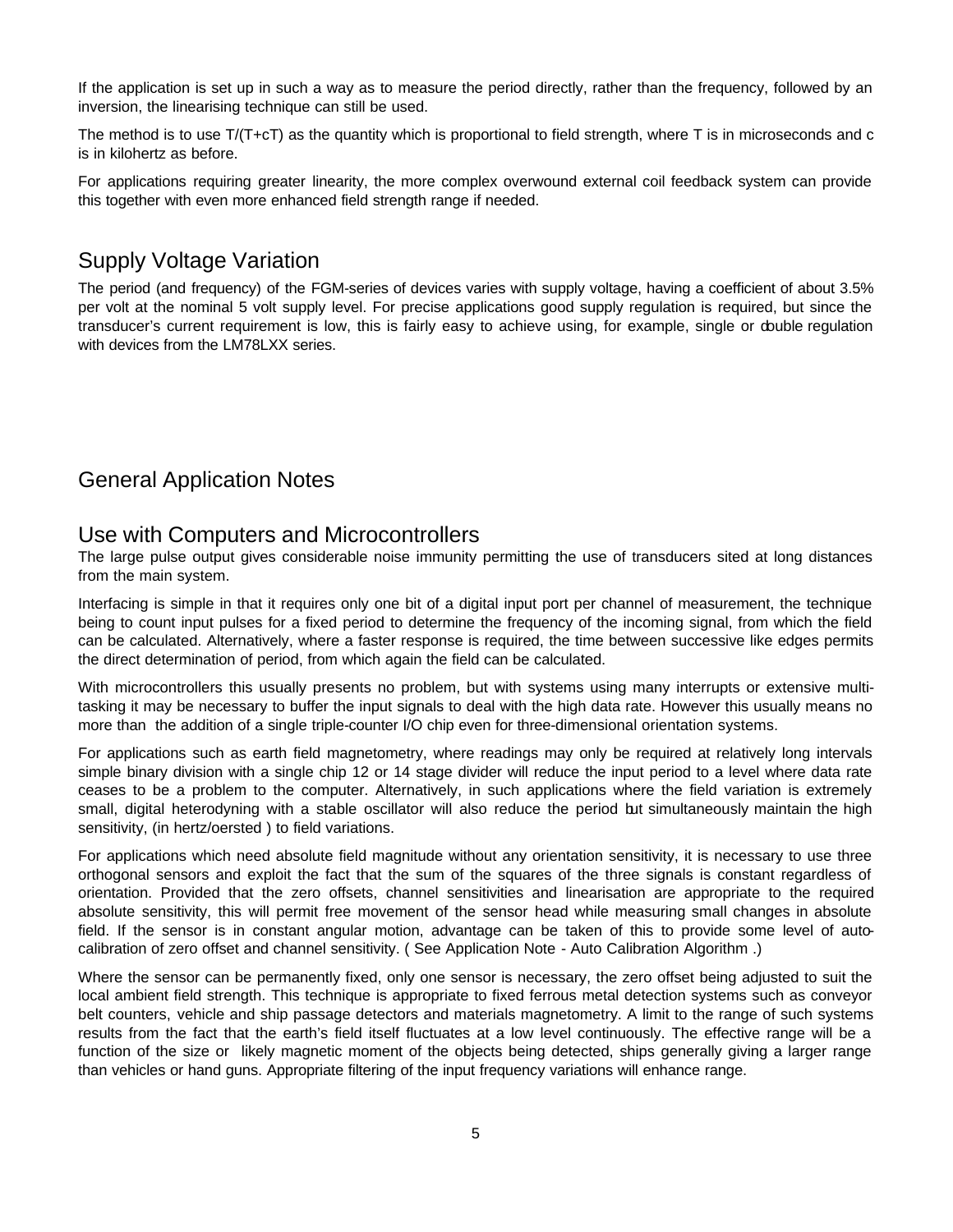Where extremely high sensitivity is required it may be possible to use two sensors in a gradiometer configuration to cancel out the micro-fluctuations of the earth's field. However, this will not always increase range, since the gradiometer sensitivity falls off faster with range than the simple field sensor.

In this context, it should be remembered that the field produced at range by a magnetic moment falls off as the inverse **cube** of the range, so the gradiometer configuration will fall off as the inverse **fourth** power. However such systems may be useful as short range high sensitivity detectors and materials measurement systems. An example might be extremely small magnetic moment inert particles introduced into fluid flow systems for movement detection, such as chemical processing plants or animal internal fluid flow systems in medical research applications.

# PHYSICAL CHARACTERISTICS

### Sensor Outline - FGM-3



The sensor has been made with a cylindrical form in order to facilitate the overwinding of external feedback coils. Alternatively, it can be readily inserted into a separately fabricated coil on a tubular core.

As a simple guide, for example, a single layer of 0.2mm wire ( 0.25mm overall say ) wound over 60mm of the sensor length will give the equivalent of 4000 turns/metre. Since 1 oersted is approximately 80 ampere-turns/metre, such a winding will produce a field of around 50 oersted/ampere. Thus with up to 100mA flowing it is possible to offset fields of ±5 oersted, increasing the range of the sensor by x10. Negative feedback also brings all the usual benefits of improved linearity and stability, of course.